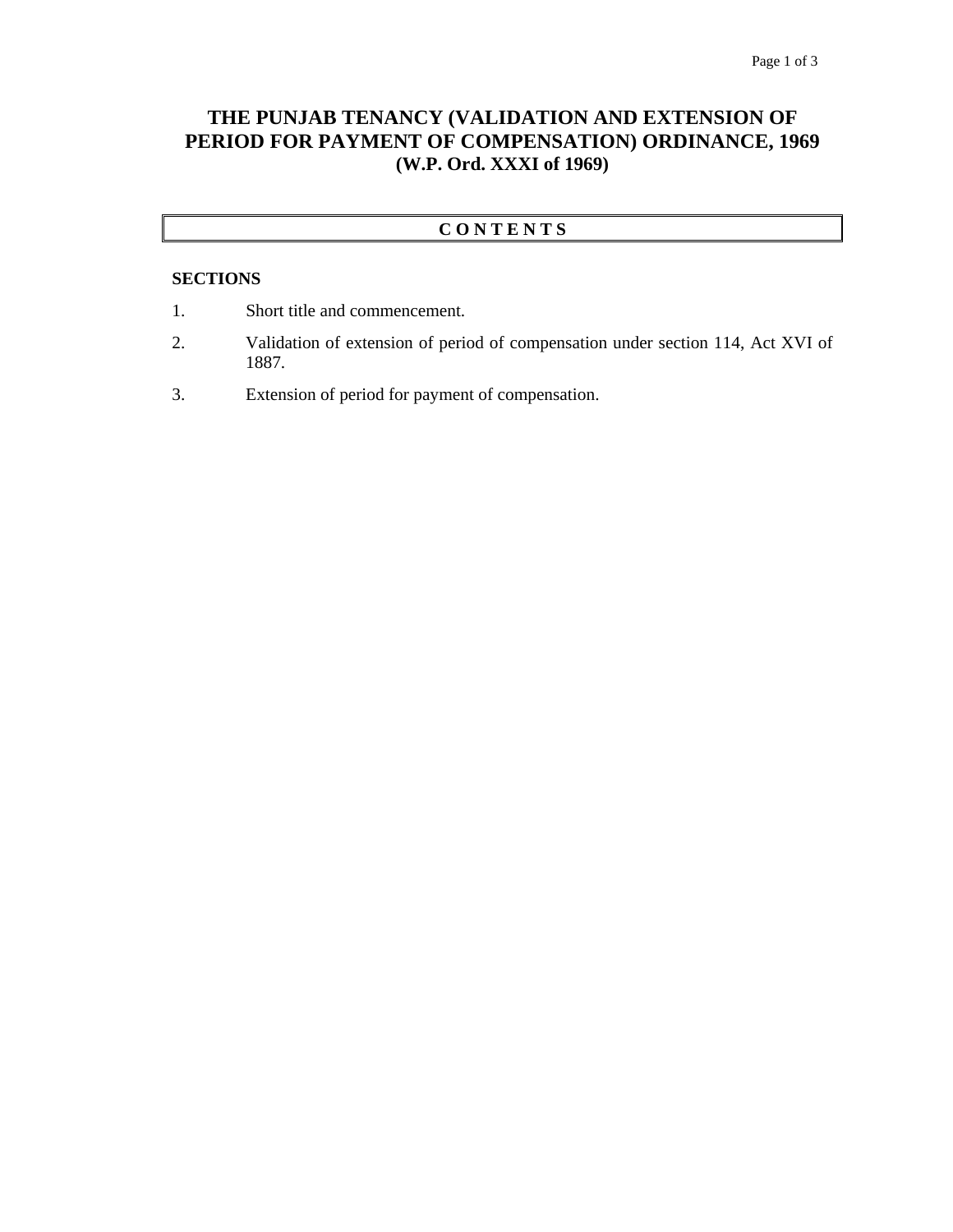# 1 **THE PUNJAB TENANCY (VALIDATION AND EXTENSION OF PERIOD FOR PAYMENT OF COMPENSATION) ORDINANCE, 1969 (W.P. Ordinance XXXI of 1969)**

[5 November 1969]

#### *An Ordinance to validate the amendments made in the Punjab Tenancy (Amendment) Rules, 1953, in respect of extension of the period for payment of compensation by occupancy tenants and to further extend such period*

**Preamble.**— WHEREAS the Punjab Tenancy (Amendment) Rules, 1953, framed under sections 114 and 115 of the Punjab Tenancy Act, 1887, prescribed a period of two years from the date of issue of the said rules, within which occupancy tenants were entitled to pay compensation for acquiring proprietary rights in their tenancies;

 AND, WHEREAS the said period of two years was extended from time to time, by amendments made in the said rules, upto 30th June, 1960;

AND, WHEREAS doubts have arisen as to the validity of the said amendments;

 AND, WHEREAS it is expedient to validate the amendments in the said rules extending upto 30th June, 1960, the period within which the occupancy tenants were entitled to pay compensation for acquiring proprietary rights in their tenancies;

 AND, WHEREAS it is expedient to further extend the period for payment of compensation by occupancy tenants who failed to do so;

 NOW, THEREFORE, in pursuance of the Martial Law Proclamation of 25th March, 1969, read with the Provisional Constitution Order, and in exercise of all powers enabling him in that behalf, the Governor of West Pakistan is pleased to make and promulgate the following Ordinance:-

**1.** Short title and commencement.— (1) This Ordinance may be called the Punjab Tenancy (Validation and Extension of period for Payment of Compensation) Ordinance, 1969.

(2) It shall come into force at once.

 **2. Validation of extension of period of compensation under section 114, Act XVI of 1887.—** Notwithstanding anything contained in section 107 of the Punjab Tenancy Act, 1887 (Act XVI of 1887)—

- (a) the period for the payment of compensation by occupancy tenants for acquiring proprietary rights prescribed under the Punjab Tenancy (Amendment) Rules, 1953, shall be deemed to have been validly extended upto 30th June, 1960; and
- (b) any compensation paid rights, acquired or liabilities incurred by or before the said date in accordance with the said rules, shall be deemed to have been validly paid, acquired or incurred, as the case may be.

 **3. Extension of period for payment of compensation.—** Notwithstanding anything contained in section 114 of the Punjab Tenancy Act, 1887 (Act XVI of 1887), and rules 3 and 4 of the Punjab Tenancy (Amendment) Rules, 1953, or any judgment, decree or order of any Court or other authority it shall be lawful for any person who occupied land as occupancy tenant at the time of the coming into force of the Punjab Tenancy (Amendment) Act, 1952 (Punjab Act VII of 1952), but who failed to pay compensation to the landlord in accordance with the provisions of the said rules 3 and 4, to acquire proprietary rights in the